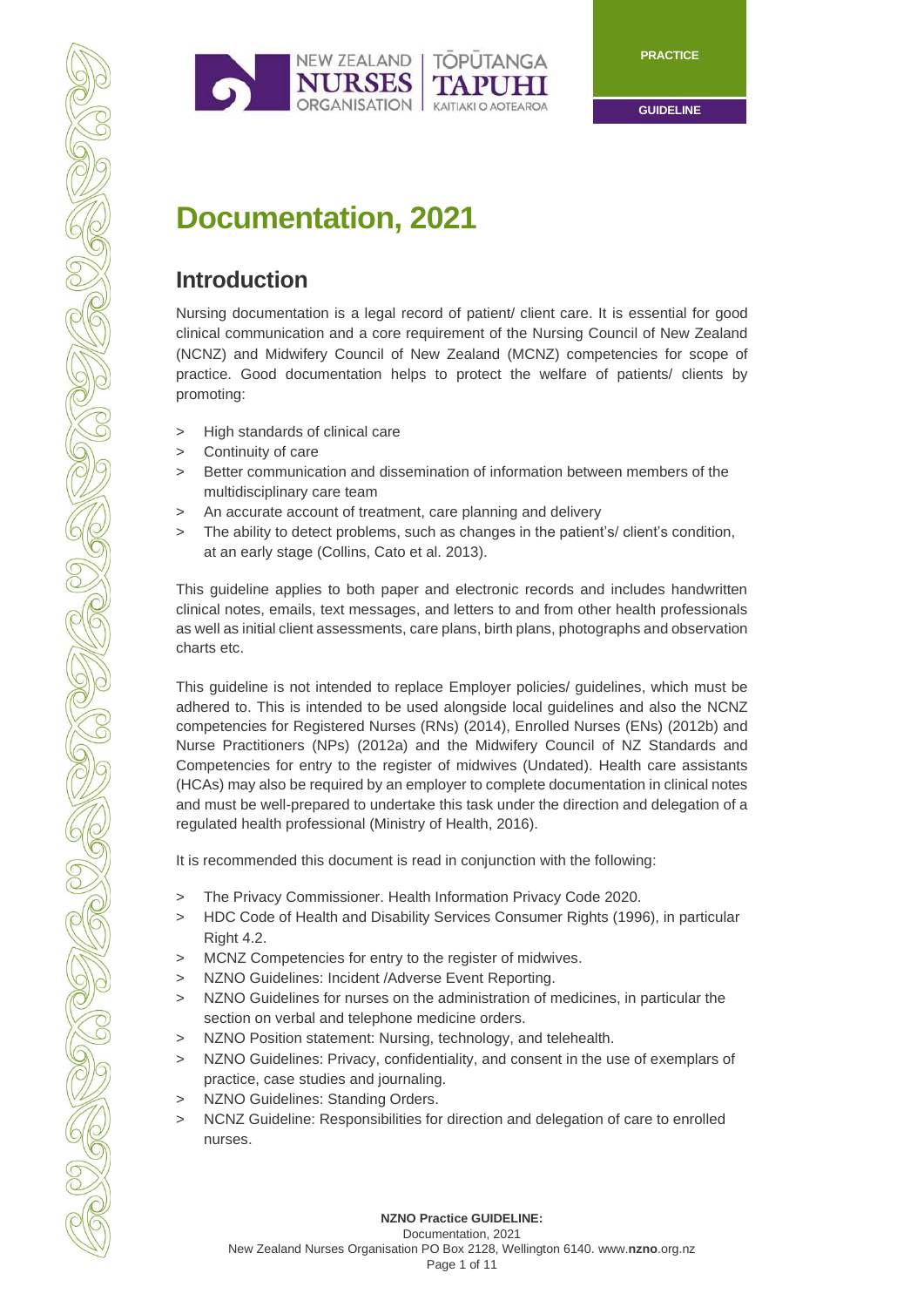- > NCNZ Guideline: Delegation of care by a registered nurse to a health care assistant.
- > NCNZ Competencies for the Nurse Practitioner scope of practice.
- NCNZ Competencies for Enrolled Nurses.
- > NCNZ Guidelines Social Media and Electronic Communication.
- > NCNZ Competencies for Registered Nurses.

NZNO members must be familiar with their local policies/ guidelines for documentation.

When documenting in the clinical record, many people may read the notes you have written. This could include:

- > All health professionals who are involved in the planning, implementation and evaluation of care – from the time of admission through to discharge.
- > Student health professionals and their educators by agreement.
- > Researchers, quality assurance and accreditation personnel who are involved in studying and reviewing standards of care (complaints, adverse/sentinel events/ infection control practices).
- > The recipient of care and/or their family whānau.
- > External bodies in the case of an investigation e.g. NCNZ, MCNZ, Accident Compensation Corporation (ACC), Health and Disability Commissioner (HDC), Health Practitioners Disciplinary Tribunal (HDPT) or the Coroner.

Documenting all relevant information ensures others know what you observed and what nursing interventions you took. Documentation must show evidence of clinical judgement and escalation/ referral as appropriate and documenting evaluation of the care provided. *If care is not recorded, then it is assumed the care was not given.*

Documentation should also include care that could not be given and the reason why, so that it does not get overlooked. When addressing ethical dilemmas in care delivery, health professionals are advised to document steps/ care intentionally not taken and the rationale for the decision e.g. it may further endanger the safety of the individual etc.

## **Documentation Frameworks**

There are many different documentation frameworks to guide nursing documentation in use across New Zealand (NZ). Four commonly used documentation methods in NZ-SBARR, Focus charting, SOAP/SOAPIER and Narrative documentation are described below.

## **SBARR**

The SBARR is a communication framework used to create a structured and standardised communication format between health care workers. It is commonly used within DHBs alongside Early Warning Systems (EWS). It is particularly useful for reporting changes in a patient's/ client's status and / or deterioration between health care services or shifts.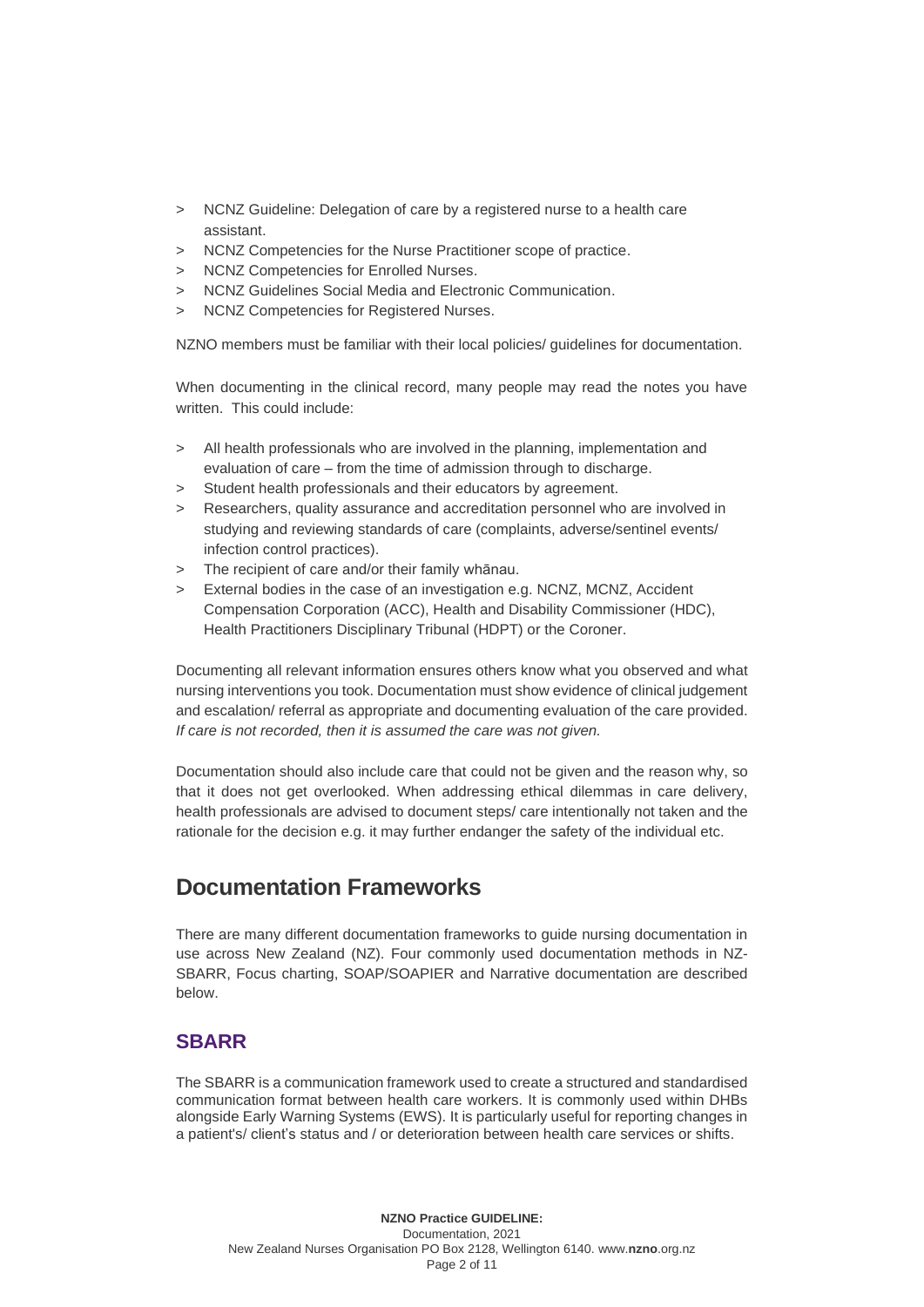- **S** = Situation -what is going on with the client/ patient (Chest pain, nausea, etc...)
- **B** = Background- client's/ patient's presenting complaint, relevant past medical history and brief summary of background
- **A** = Assessment Vital signs, any outside normal parameters, your clinical impression, severity of client/ patient and clinical concerns
- **R** = Recommendation- suggestions of what action is to be take, how urgent and when action needs to be taken.

**R**= Review - what has been the effect of the action/ intervention.

(Institute for Healthcare Improvement, 2016)

### **Focus Charting**

Focus charting identifies specific concerns determined during the assessment e.g. a focus may reflect:

- > A client/ patient concern, such as decreased urinary output.
- > A change in a client's/ patient's condition, such as disorientation to time, place and person.
- > A significant event in the client's/ patient's care, such as surgery.

The client/ patient care is then organised under the headings of:

- > Data: Subjective/ objective information as supporting evidence of the client/ patient status.
- > Action: Completed or planned nursing interventions based on the nurse's assessment of the client's/ patient's status.
- > Response: Evaluation of the impact of the interventions.

Flow sheets and checklists are frequently used as an adjunct to document routine and ongoing assessments and observations such as personal care, vital signs, intake and output, etc. Information recorded on flow sheets or checklists does not then need to be repeated in the progress notes (College of Registered Nurses of British Columbia, 2013). However, they still are part of the client's clinical record and should be kept with all clinical notes.

## **S O A P / S O A P I E (R) Charting**

SOAP/ SOAPIER charting is a problem-oriented approach which includes the following:

- **S** = subjective data (e.g. how does the client/ patient feel?)
- **O** = objective data (e.g. results of the physical exam, relevant vital signs)
- $A =$  assessment (e.g. what is the client's/ patient status?)
- $P =$  plan (e.g. does the plan stay the same? is a change needed?)
- **I** = intervention (e.g. what occurred? what did the nurse do?)
- $E =$  evaluation (e.g. what is the client outcome following the intervention?)
- **R** = revision (e.g. what changes are needed to the care plan?)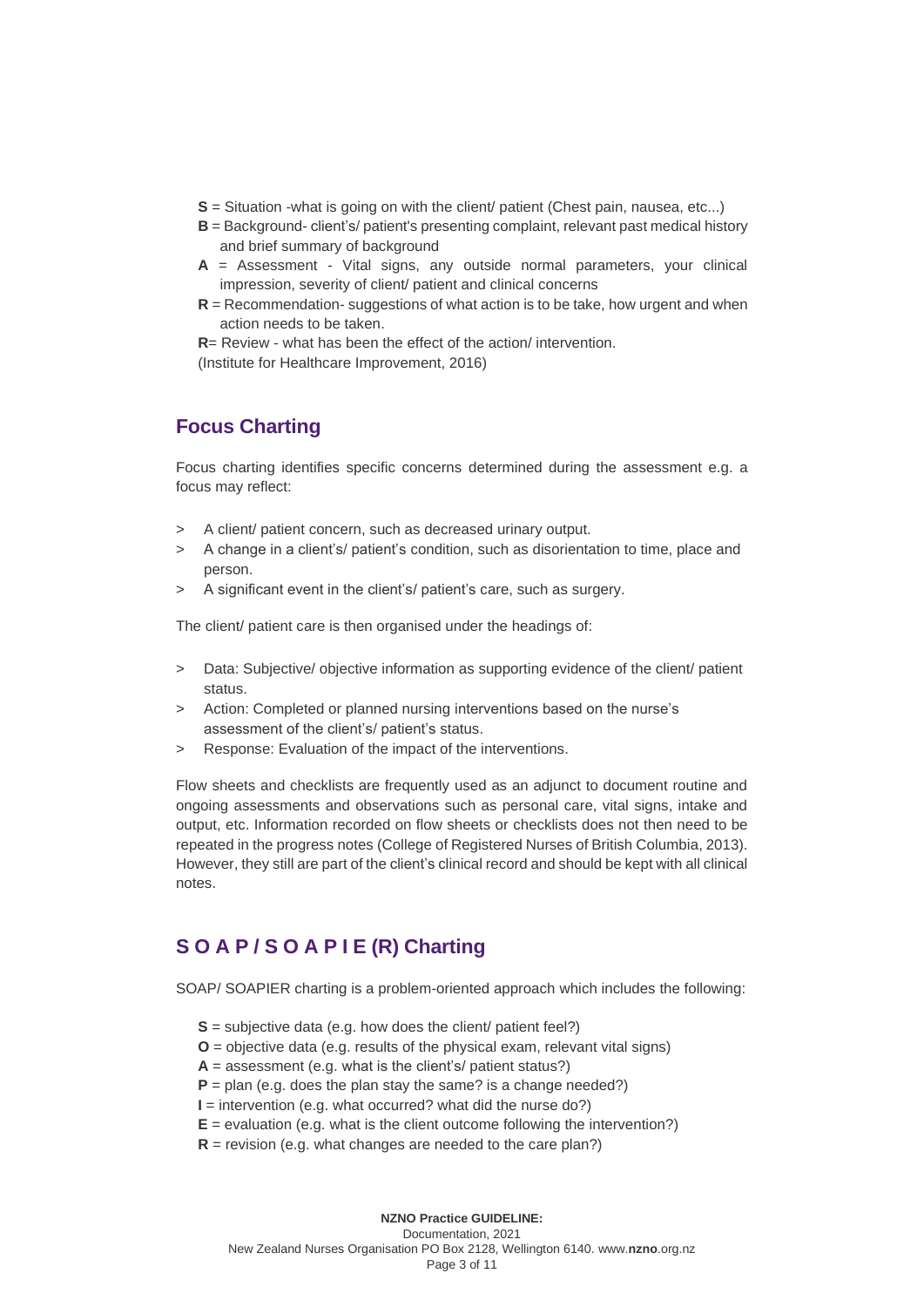Similar to focus charting, flow sheets and checklists are frequently used as an adjunct to document routine and ongoing assessments and observations (College of Registered Nurses of British Columbia, 2013).

### **Narrative Charting**

Narrative charting is a method whereby nursing interventions and the impact of these on client/ patient outcomes are documented in chronological order over a specific time period. Information is recorded in the progress notes, often without a framework. This framework does not necessarily provide the rationale or evaluation for a particular action or task.

The "Literature suggests that no matter what documentation framework is used nurses require continuing education related to documentation in order to improve and maintain standards" (Blair & Smith 2012, pp. 163).

## **Documentation Why and What?**

Whether documenting for individual clients/ patients, or for groups or communities nursing documentation should:

- > Be factual, objective, consistent and accurate.
- Be written as soon as possible after an event has occurred, providing current information on the care and condition of the patient or client including standard care and out of the ordinary care.
- Be written clearly and in a way that the text cannot be erased.
- Be written in a manner that any alterations or additions are dated, timed and signed so the original entry can still be read clearly.
- > Be accurately dated, timed and signed, with the signature printed alongside the first entry.
- > Avoid inclusion of abbreviations, jargon, meaningless phrases, irrelevant speculation and offensive subjective statements.
- Be readable on any photocopies- ideally written in black ink.
- > Have a unique identifier on both sides of every page (NHI, Date of Birth)

In addition, records should:

- > Be written, wherever possible, with the involvement of the patient/ client or their carer.
- > Be written in terms that the patient/ client can understand.
- > Be consecutive- numbering pages can be of assistance.
- Identify problems that have arisen and the action taken to rectify them.
- Provide clear evidence of the care planned, the decisions made, the care delivered and the information shared, with rationale for the nursing action and/ or inaction.
- > Cross reference vital observations, fluid balance charts etc. rather than repeating the information already available in the client's/ patient's notes. (Beach & Oates, 2014: Doncliff, 2015; Jefferies et al., 2010).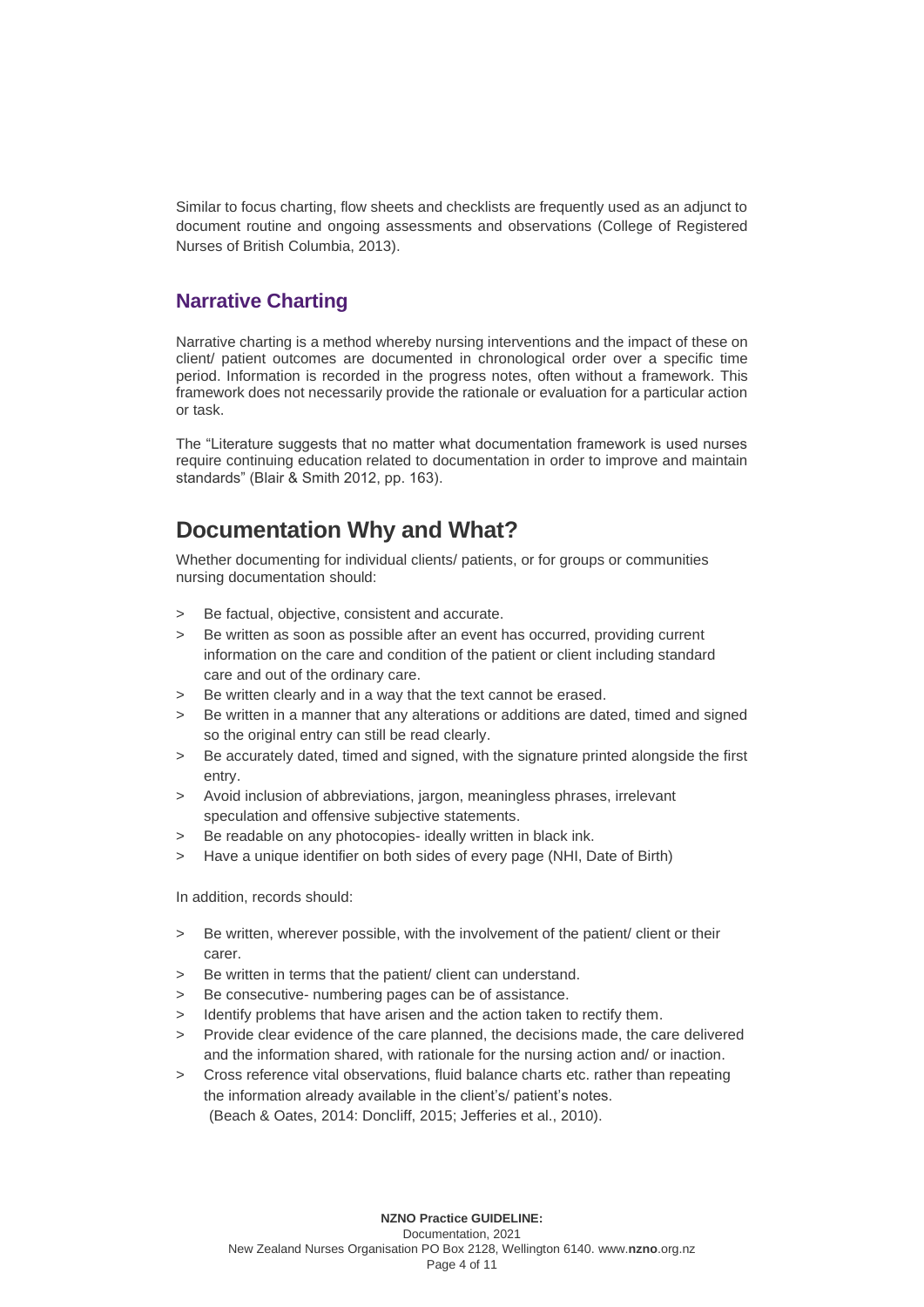### **Here are some 'dos and don'ts' to help you document accurately and effectively:**

#### **DO**

- Record date, time (24hr), signature and designation, e.g. RN, EN, HCA.
- Record in chronological order and complete the clinical notes at the time the care was given, or as soon as possible after this. Number pages.
- If amending an entry, include the amendment date and time as well as the time/ date the care was delivered
- Record patient's comments "patient/ client reports ..." or "Mr X states that."
- Record/ cross reference to observations and evaluations.
- Record patient care and their response to that care.
- Record incidents that occur and the actions taken in response to these refer to NZNO Incident Reporting (NZNO, 2021).
- Accurately record details of medications given on medication chart and document any refused/ untoward administration by the client/ patient in their notes.
- Be aware of your organisation's complaint policy and document all complaints/ communication (e.g. concerns, praise, requests or queries) from the client/ patient and their family/ whanau.
- Document all changes in conditions, your assessment and actions to address the changes.
- Sign and date any amendments. Include your designation, e.g. RN, EN, and HCA.
- Write legibly using permanent blue or black ink that can photocopy clearly if required (**NB** red and green ink copies poorly, so it is recommended you avoid using it).
- Write objectively. Be specific and factual.
- Use the correct terminology e.g. cyanosed instead of "blue".

#### **DO NOT**

- Rely on memory.
- Erase entries. If you make an error, strike it through so that the original can still be read. Sign and note the entry is an error. It is medico-legally inadvisable to use a "white out" product.
- Make assumptions or use subjective/ judgmental language.
- Leave blank spaces. It is advisable to strike through to the end of the line or through several lines if there is a small gap at the end of the page.
- Use abbreviations (be familiar with your organisation's policy on this).
- Make entries on behalf of another health professional.
- Write additional information at a later date unless it is essential. Any information added retrospectively to the record must state that it is written retrospectively and include the date/ time of entry, the date/ time of the care and signature.
- Use generalisations, e.g. condition unchanged.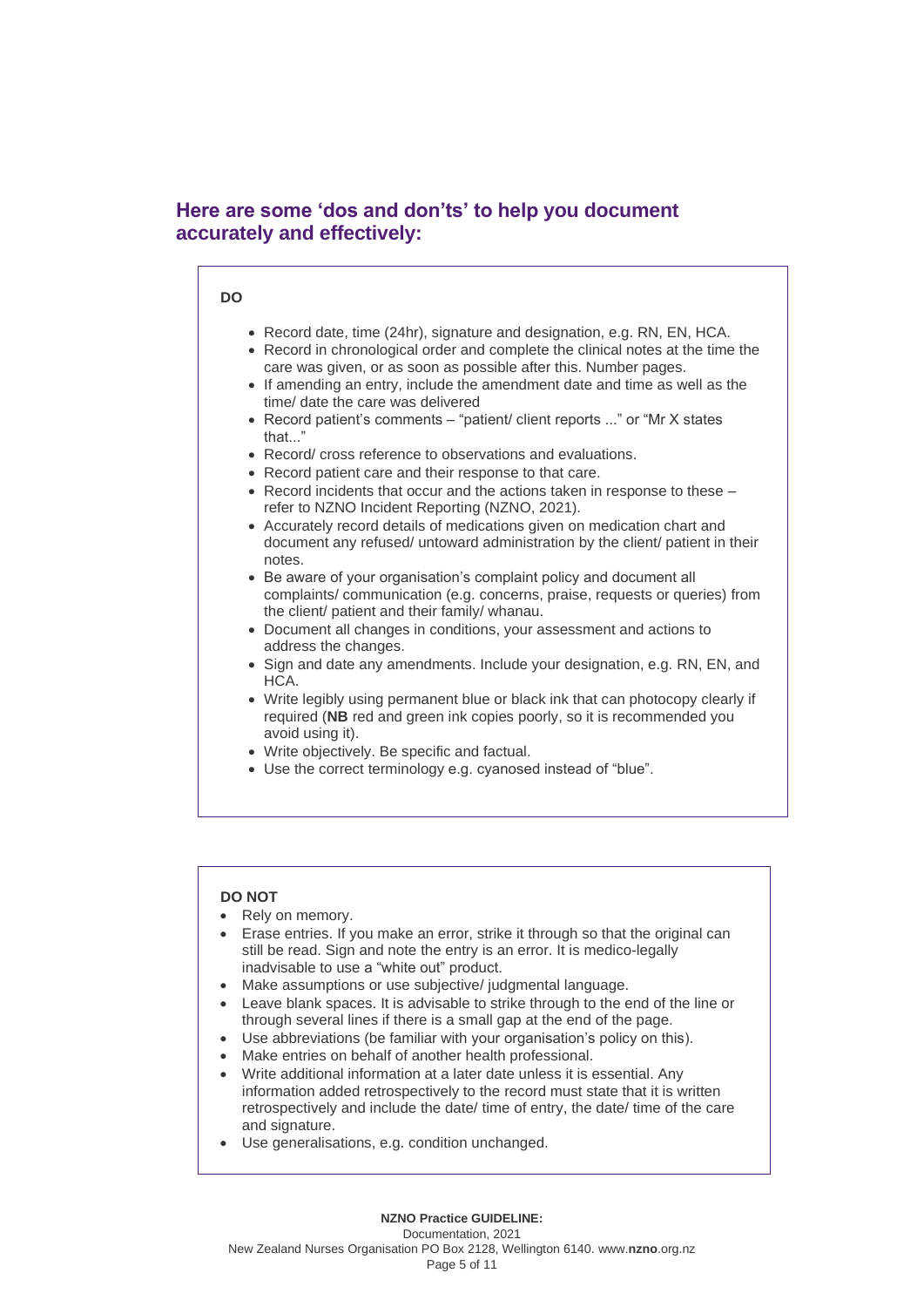## **Use of Technology**

Many nurses and midwives are now regularly using information technology to record the planning, assessment, and delivery of care. If technology is used, the principles underlying documentation, access, storage, retrieval, and transmittal of information remain the same as for a paper-based system. It is important agencies have clear policies, guidelines, and on-going education to support their patients/ clients and nurses working with this technology.

### **Electronic Documentation**

A client's/ patient's electronic health record is a collection of the individual's personal health information, entered or accepted by health care providers, and stored electronically, under strict security. As with traditional or paper-based systems, documentation in electronic health records must be comprehensive, accurate, timely, and clearly identify who provided what care (College of Registered Nurses of British Columbia, 2013). Entries made and stored in an electronic health record are considered a permanent part of the record and may not be deleted. If corrections are required to the entry after the entry has been stored, agency policies will provide direction as to how this should occur. Most agencies using electronic documentation have policies and guidelines to support this including;

- > Correcting documentation errors or making "late entries".
- > Preventing the deletion of information.
- Identifying changes and updates to the record.
- Protecting the confidentiality of client/ patient information.
- Maintaining the security of the system (passwords, virus protection, encryption, firewalls).
- Tracking unauthorised access to client/ patient information.
- > Processes for documenting in agencies using a mix of electronic and paper methods.
- Backing-up client/ patient information; and
- > Alternate means of documentation in the event of a system failure.

NZNO recommends the following guidelines for nurses using electronic health records:

- > **Never** reveal or allow anyone else access to your personal identification number, login or password. These are your electronic signature.
- > Inform your immediate supervisor if there is suspicion that an assigned personal identification code is being used by someone else.
- > Change passwords at frequent and irregular intervals (as per your agencies policy) and choose passwords that are not easily deciphered.
- > Log off when you are not using the system or when leaving the terminal.
- > Maintain confidentiality of all information, including all print copies of information and retrieve printed information immediately.
- > Shred any discarded print information containing client/ patient identification.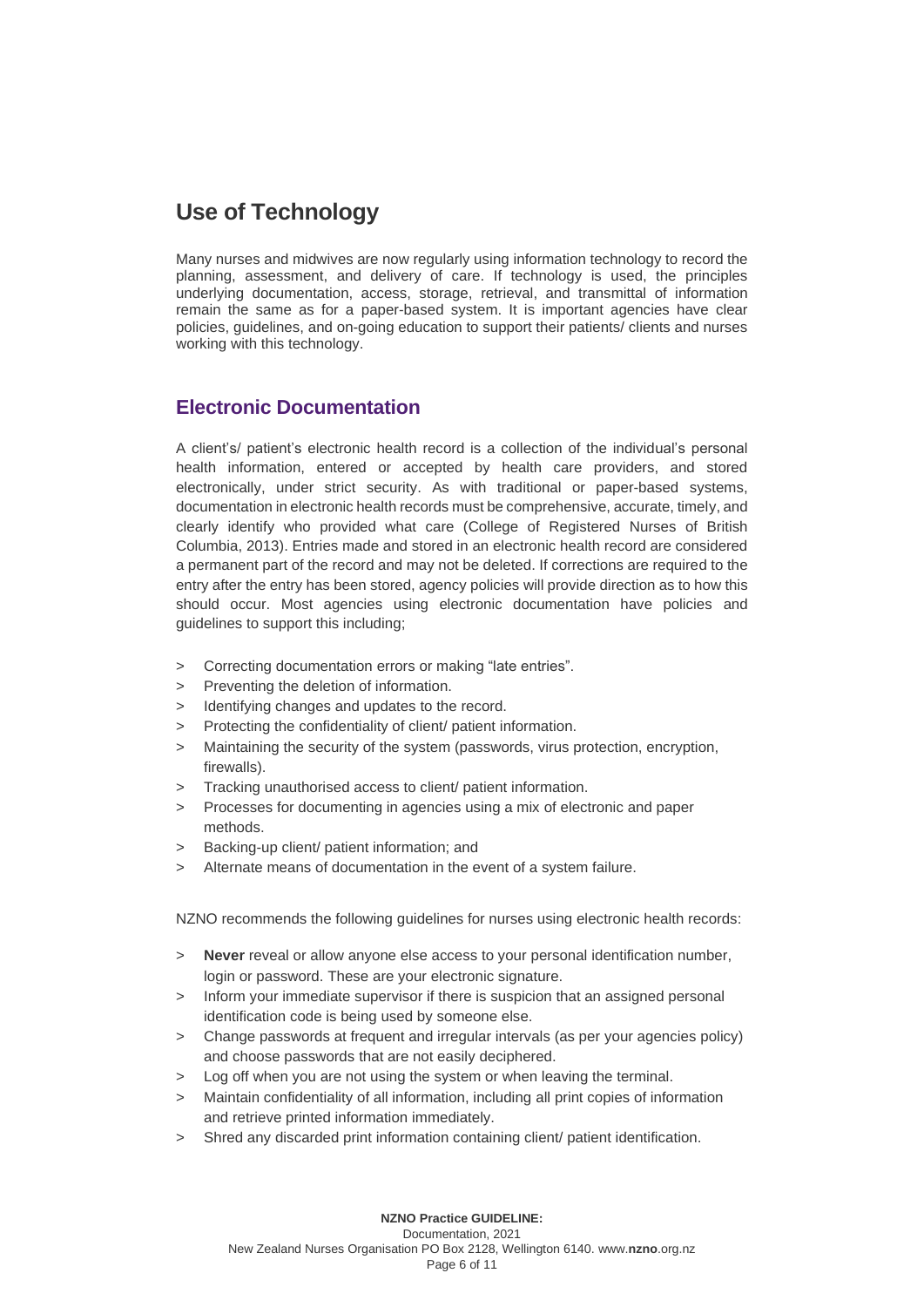- > Locate printers in secured areas away from public access. Use secure printing systems (that only issue the document when the person printing it is in attendance).
- > Protect client/ patient information displayed on monitors (e.g. use of screen saver, location of monitor, use of privacy screens). Angle monitors away from public view.
- > Only access client/ patient information which is required to provide nursing care for that client. You may not access information from any patient/ client for the purpose of your ongoing education (e.g. case review or exemplar) unless you have gained prior consent from the individual before doing so (NZNO 2016b)
- > Ensure you have closed episodes of care on e-records, especially in circumstances where the client/ patient is not discharged. This ensures notes are not left open without a plan of care.
- > Be very careful of pre-populated text especially when you are documenting something out of the norm. This text may not accurately reflect the care you provided or nursing assessment you undertook.
- > (New South Wales, 2010)

## **Fax Transmission**

Facsimile (fax) transmission remain a convenient and efficient method for communicating information between health care providers. Protection of client/ patient confidentiality is the most significant risk in fax transmission and special precautions are required when using this form of technology.

The following guidelines were developed by the College of Registered Nurses of British Colombia (2013) and NZNO supports these for protecting patient/ client confidentiality when using fax technology;

- > Locate the fax machine in a secure area away from the public.
- > Check the fax numbers and/or fax "distribution lists" stored in the machine of the sender are up to date and correct prior to dialling.
- Carefully check activity reports to confirm successful transmission.
- > Include cover sheet notifications indicating the information being transmitted is confidential.
- > Request verification that, in the event of a misdirected fax, it will be confidentially and immediately destroyed without being read.
- > Make a reasonable effort to ensure the fax will be retrieved immediately by the intended recipient, or will be stored in a secure area until collected.
- > Shred any discarded faxed information containing client/ patient identification.
- > Client/ Patient information received or sent by fax is a form of documentation and is stored electronically or printed in hard copy and placed in the client's/ patient's health record. The fax is an exact copy of original documentation.
- > Additional notations may be made on the faxed copy as long as these meet the agency standards for documentation and are appropriately dated and signed. Faxes are part of the client's/ patients' permanent record and, if relevant, can be subject to disclosure in legal proceedings. Faxed information should be written with this in mind.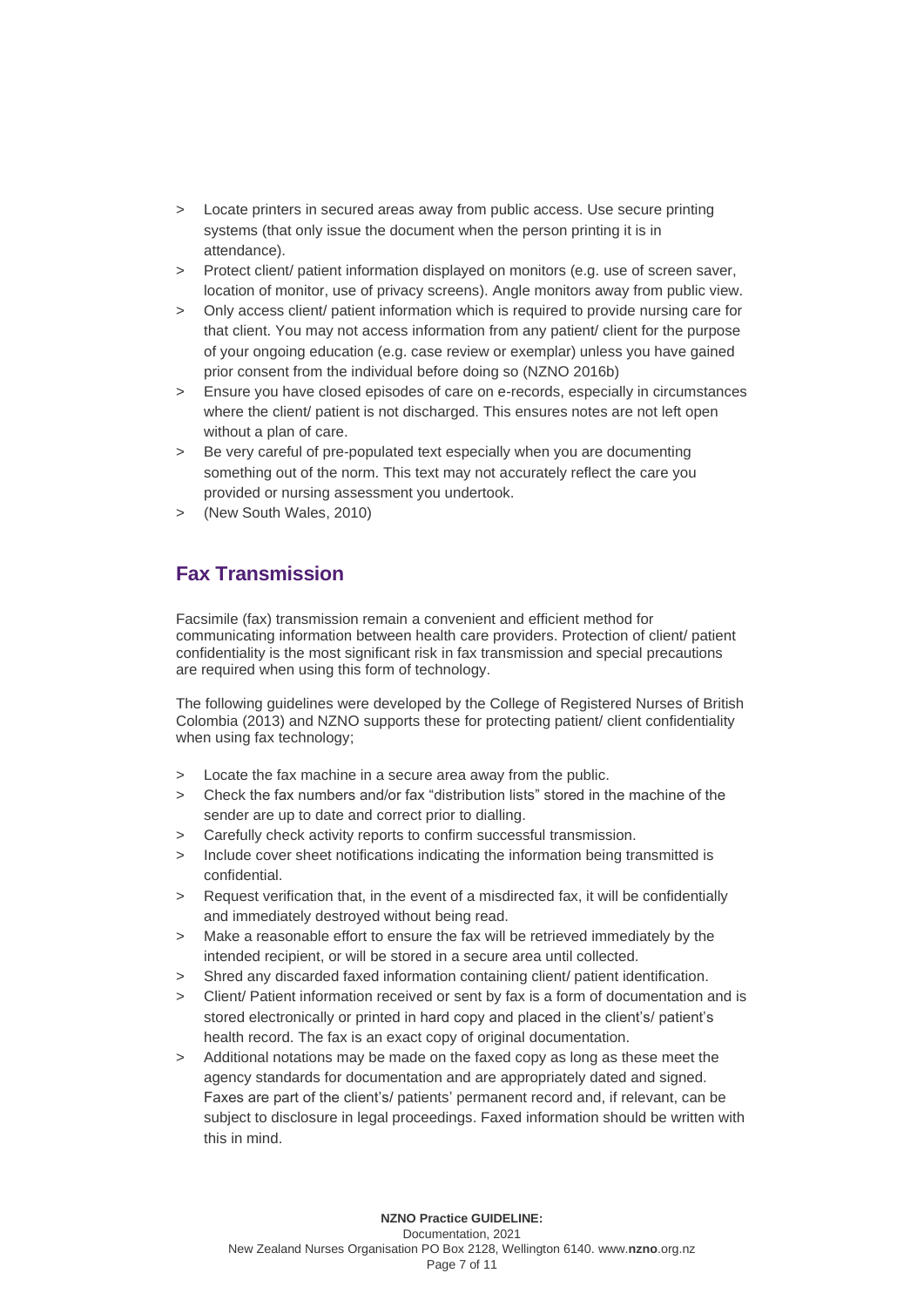- > If a physician's order is received by fax, nurses must use whatever means necessary to confirm the authenticity of the order.
- > If your fax machine still uses thermal paper, thermal paper fades over time so a copy will need to be taken of the faxed message to preserve it.

### **Electronic Mail and Text Messages**

The use of e-mail and text messaging is becoming more widespread as a result of its speed, reliability, and convenience. These advantages also pose significant confidentiality, security and legal risks.

E-mail and/ or text messages should be viewed as like sending a postcard. It is not sealed, and may be read by anyone. Although email messages on a local computer can be deleted, they are never deleted from the central server and can be retrieved. When using text messages a system needs to be set up so those messages can be captured and recorded in the patient's electronic records.

NZNO recommends the following for protecting client/ patient confidentiality when using e-mail to transmit information;

- > Obtain written consent from the client/ patient when transferring health information by e-mail.
- > Check the e-mail address of the intended recipient(s) is correct prior to sending.
- > Transmit e-mail using special security software (e.g. encryption, user verification or secure point-to-point connections).
- > Ensure transmission and receipt of e-mail is to a unique e-mail address not a generic one e.g. info@.....
- Never reveal or allow anyone else access to your password for e-mail.
- > Include a confidentiality notification indicating the information being sent is confidential, the message is only to be read by the intended recipient and must not be copied or forwarded to anyone else.
- > Never forward an e-mail received about a client/ patient without their written consent.
- > Maintain confidentiality of all information, including that reproduced in hard copy.
- > Similar to physicians' orders received by fax, if physicians' orders are received by e-mail, nurses must use whatever means necessary to confirm the authenticity of those orders.

It is important to note, e-mail messages are a form of client/ patient documentation and should be stored electronically or printed in hard copy and placed in the client's/ patient's health record. They are part of the client's permanent record and, if relevant, can be subject to disclosure in legal proceedings. E-mail messages should be written with this in mind.

If you are using a cell phones to communicate with patients/ clients via text messaging, then this information must be captured in the clinical record. If you are needing to use a phone for patient contact, a work device should be provided so that you are not giving your personal cell phone number to clients/ patients. Photographs taken on a mobile device e.g. to document wound healing or to get a second opinion, also form part of the patient's/ client's record and should be transferred to that document. These photographs should not be on personal devices.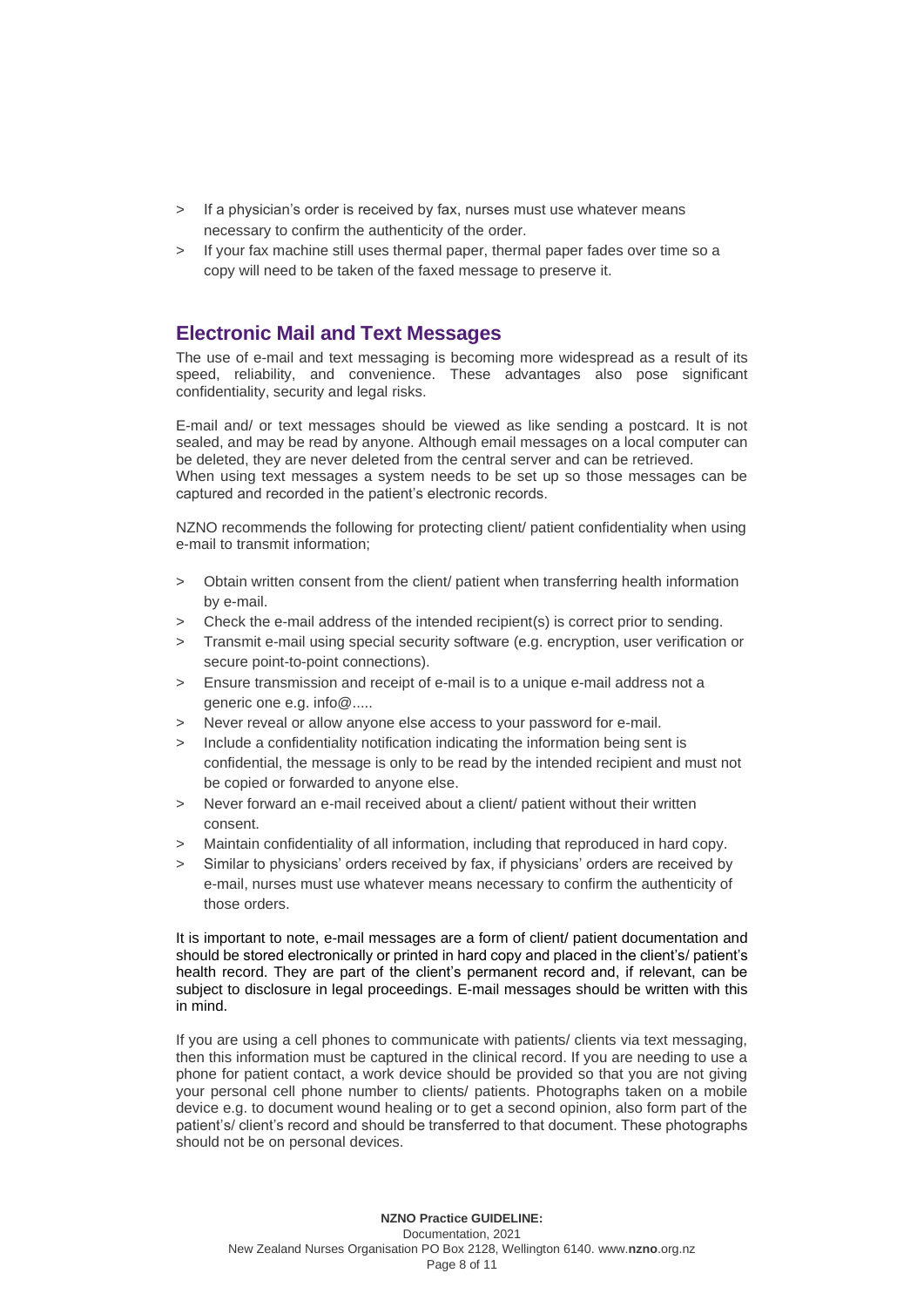## **Documentation and Investigations**

Clinical notes (including care plans) are the "evidence" if there is an investigation into your practice. An investigation may be internal (Employer) or may be from the NCNZ or MCNZ, the office of the HDC, HPDT, ACC or the Coroner. For examples of the types of complaints that have been received about health professionals in the past two years visit [www.hdc.org.nz.](http://www.hdc.org.nz/)

Often investigations occur months or even several years after the event. Therefore, it is vitally important documentation is clear and detailed enough that you can recall, as clearly as possible, the event(s) months or possibly even years later. Documentation is the **only** way you can prove the care you gave met the clinical requirements of the patient/ client.

If you are involved in an investigation, as a NZNO member you are entitled to our support – contact us as early as possible for information and advice. Seek advice from NZNO before you prepare a statement. If you are no longer an NZNO member but were at the time of the incident with which you now need help, please contact us.

## **Enrolled Nurses Assessment, Care Planning and Documentation**

The NZ Nursing Council Competencies for Enrolled Nurses (2012b) outlines their scope of practice, who they may delegate to and under whose direction they practice. HealthCert is the part of the Ministry of Health that oversees the Health and Disability Services (Safety) Act 2001 and is responsible for the certification of health and disability providers. HealthCert also recently issued guidance for facilities, practitioners and auditors in the health and disability service sector, to clarify the role of Enrolled Nurses (ENs) in assessment, care planning and documentation. The Nursing Council Competencies and HealthCert guidance describes the role and scope of practice of ENs in relation to assessment, care planning and documentation.

The following advice was provided by HealthCert:

Each provider of health and disability services (DHB/aged care/private hospital, hospice) is responsible to have a policy that details:

- > The RNs responsibility for direction and delegation of care to ENs and HCAs in their service.
- > How ENs co-ordinate a team of HCAs / care givers under the direction and delegation of a RN
- > The process for recording RN oversight of assessments undertaken by ENs
- The process for recording RN oversight of care plans documented by ENs.

In recognition of the scope of practice and capability of ENs, HealthCert has provided the following examples of acceptable practice to providers, employers and auditors.

> Admission assessment: The EN is delegated a consumer assessment by a RN. The EN completes the appropriate admission documentation. The EN consults with the RN and documents a care plan as directed and in line with policy. The RN **is not required** to countersign these entries.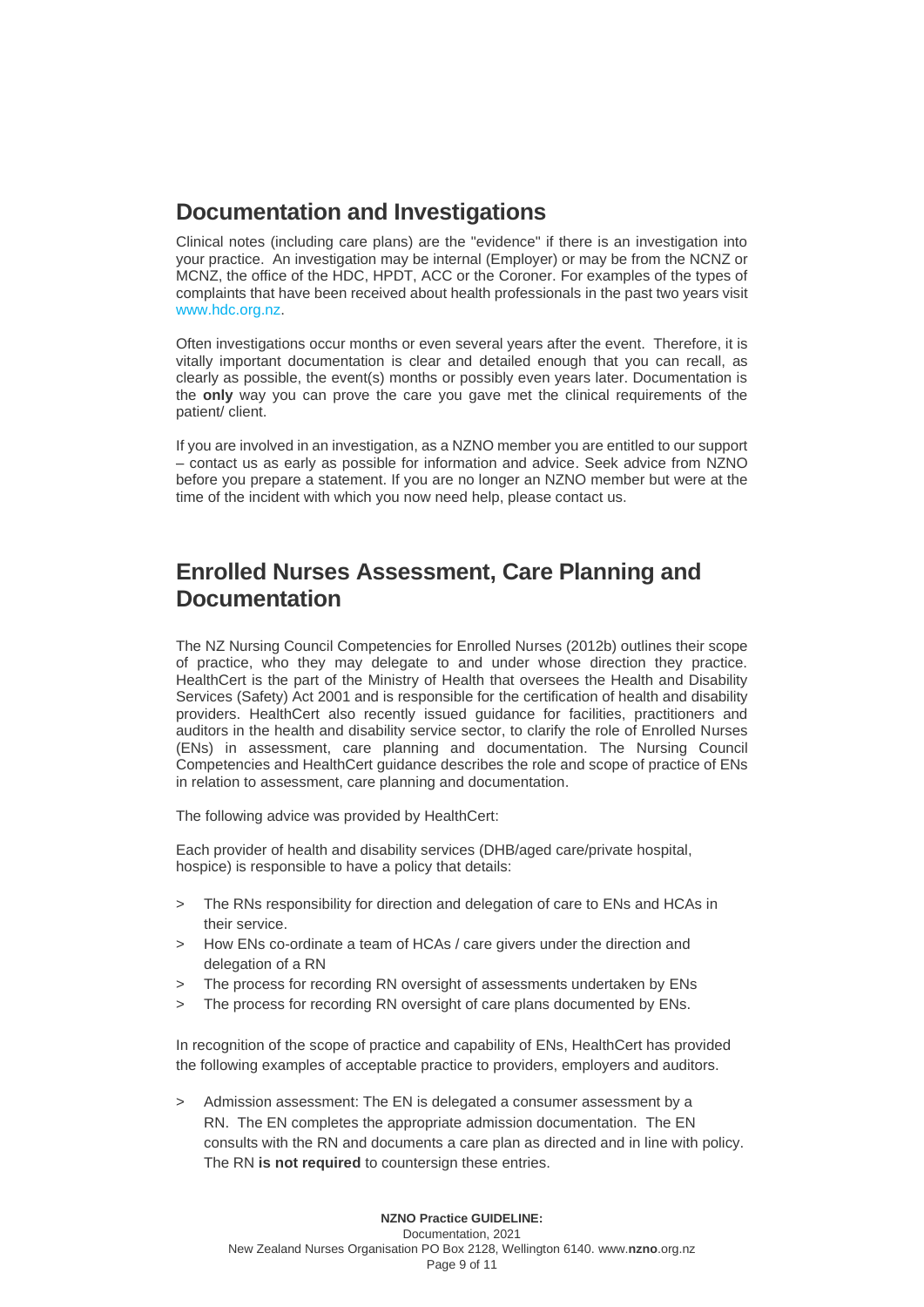- > Consumer reassessment: Changes in the consumer's care, condition or treatment are recorded in the appropriate clinical documentation (e.g. admission-discharge planner) by the EN. The EN consults with the RN responsible for the consumer's care plan and records any changes to the care plan in the consumer's health record. The RN **is not required to** countersign these entries.
- > Progress Reporting: The RN responsible for the care plan and who has delegated care to the EN is named in the consumer's health record. The EN is responsible to document the consumer's day to day progress, care delivered and outcomes in the consumer's health record. The RN **is not required** to countersign these entries.

(Ministry of Health, Office of the Chief Nursing Officer, 2016)

**Note: Health care assistants (HCAs), Student Nurses and/or caregivers cannot be made responsible for undertaking or documenting consumer assessments, care plans and evaluations.**

### **References**

Beach, J., & Oates, J. (2014). Maintaining best practice in record-keeping and documentation. *Nursing Standard Vol* 28 (36), pp. 45-50.

Blair, W., & Smith, B. (2012). Nursing documentation: Frameworks and barriers. *Contemporary Nurse*, 41(2), pp. 160-168.

College of Registered Nurses of British Columbia. (2013). *Nursing documentation*. Accessed on 01/11/2016 at

[https://crnbc.ca/Standards/Lists/StandardResources/151NursingDocumentation.pdf#se](https://crnbc.ca/Standards/Lists/StandardResources/151NursingDocumentation.pdf#search=nursing%20documentation) [arch=nursing%20documentation](https://crnbc.ca/Standards/Lists/StandardResources/151NursingDocumentation.pdf#search=nursing%20documentation)

Collins, S., Cato, K., Albers, D., Scott, K., Stetson, P., Bakken, S., Vawdrey, D. (2013). Relationship between nursing documentation and patients' mortality. *American Journal of Critical Care,* 22(4), pp. 306-313.

Doncliff, B. (2015). Improving the quality of nursing notes*. Kai Tiaki Nursing New Zealand*, 21(6), pp. 27-29.

Gagan, M. (2009). The SOAP format enhances communication. *Kai Tiaki Nursing New Zealand, 15*(5), 15.

Health and Disability Commission (2014). *Code of health and disability services consumer rights (1996)*: Wellington, Author. https://www.hdc.org.nz/your-rights/about-the-code/codeof-health-and-disability-services-consumers-rights/

Institute for Healthcare Improvement. SBAR Toolkit. Accessed on 27.10.16 at <http://www.ihi.org/resources/pages/tools/sbartoolkit.aspx>

Jefferies, D., Johnson, M., & Griffiths, R. (2010). A meta-study of the essentials of quality nursing documentation. *International Journal of Nursing Practice, 16*, 112-124.

Kerr, N.M. (2009). Editorial: is it time to change our perspectives on nursing documentation? *Medsurg Nursing, 18*(2), 75-6.

Midwifery Council of New Zealand. (2007). *Standards of clinical and cultural competency.* Wellington: Author.

Midwifery Council of New Zealand. (Undated). *Competencies for entry to the register of midwives.* Wellington: Author.